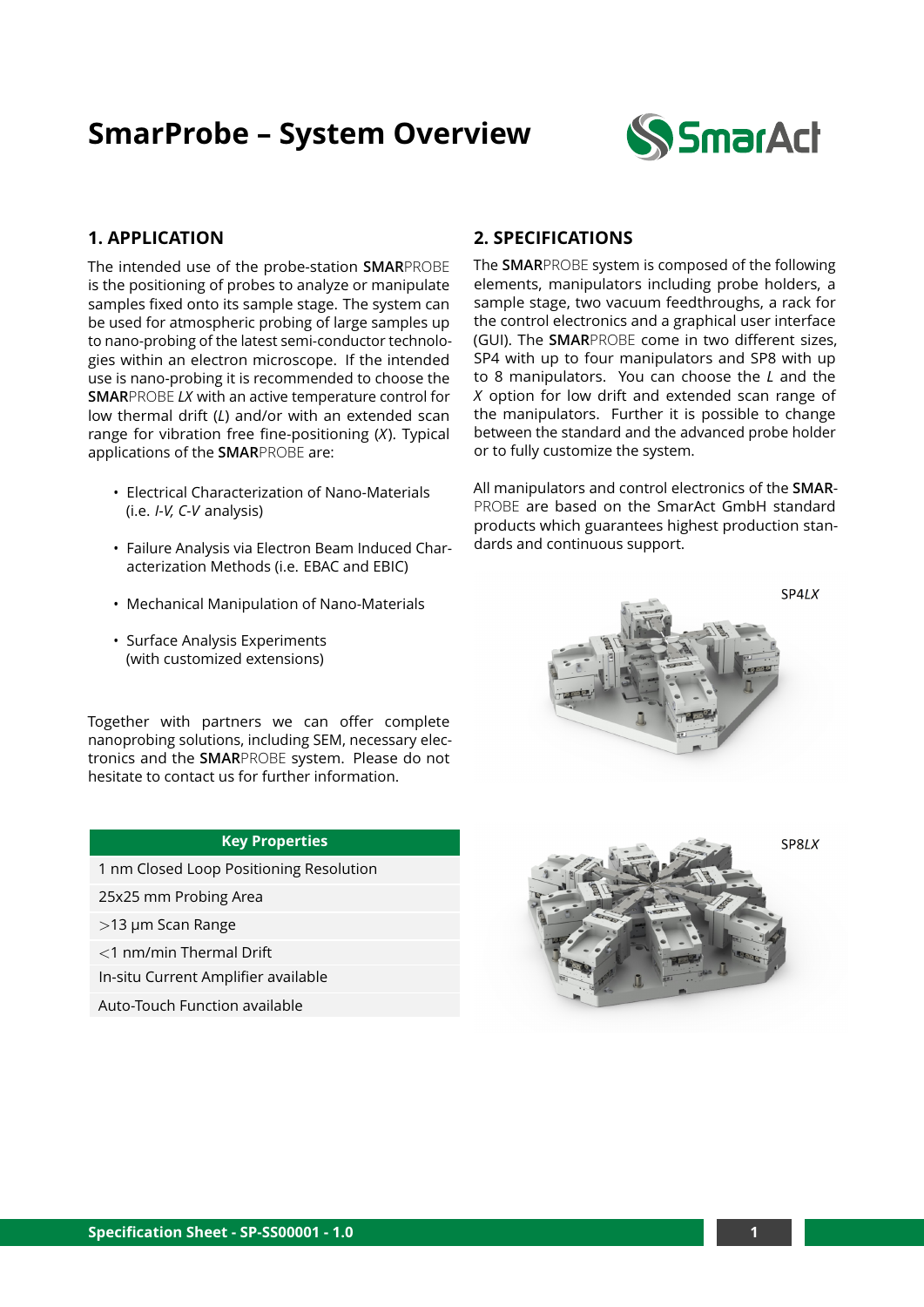| <b>General Specifications</b>                   |                                             |
|-------------------------------------------------|---------------------------------------------|
| <b>Operating Environment</b>                    | $HV(10-7 mbar)$ , Ambient Conditions        |
| Plasma Cleaning                                 | Compatible                                  |
| Numbers of Manipulators                         | Up to 8                                     |
| <b>Coarse Driving Principle</b>                 | Piezo Stick-Slip                            |
| Fine Driving Principle <sup>1</sup>             | Piezo Scanner                               |
| Relative Drift between Probe and Sample         | $> 1$ , $< 1$ for <i>L</i> Extension        |
| Max. Probing Area [mm]                          | 25x25                                       |
| Max. Sample Size [mm]                           | 25x25, larger size will reduce probing area |
| Min. SEM Working Distance [mm]                  | 1 for 10x10 Samples                         |
|                                                 | 2 for 25x25 Samples                         |
| <b>Base Materials</b>                           | Aluminium/Titan                             |
| Dimensions Nanoprober, W x L x H [mm]           | 187 x 187 x 56 for 5-8 Manipulators (SP8)   |
|                                                 | 156 x 156 x 56 for 2-4 Manipulators (SP4)   |
| Dimensions Rack for Electronics, W x L x H [mm] | 600 x 800 x 1400                            |

| <b>Manipulator Properties</b>        |                                        |
|--------------------------------------|----------------------------------------|
| Positioner Type <sup>2</sup>         | CLS-3232, <i>X</i> Extension: DLS-3232 |
| Movement Range [mm]                  | X=21, Y=13, Z=13                       |
| Scan Range [µm]                      | $>$ 3, X Extension : $>$ 13            |
| Closed-Loop Position Resolution [nm] |                                        |
| Max. Lift Force [N]                  | >1.5                                   |

| <b>Sample Stage Properties</b>                      |                                      |
|-----------------------------------------------------|--------------------------------------|
| Positioner Type <sup>2</sup>                        | CLS-3232                             |
| Movement Range [mm]                                 | 3 DOF; X=15, Y=17, Z=14              |
| Scan Range [µm]                                     | > 3                                  |
| Closed-Loop Position Resolution [nm]                |                                      |
| Sample Mounting                                     | SEM Stub Holder (optionally up to 4) |
| Max. Lift Force [N]                                 | >1.5                                 |
| Electrical Connection                               | Coaxial, Triaxial upon request       |
| Heating/Cooling Option <sup>3</sup> [ $^{\circ}$ C] | $-20$ to $+120$                      |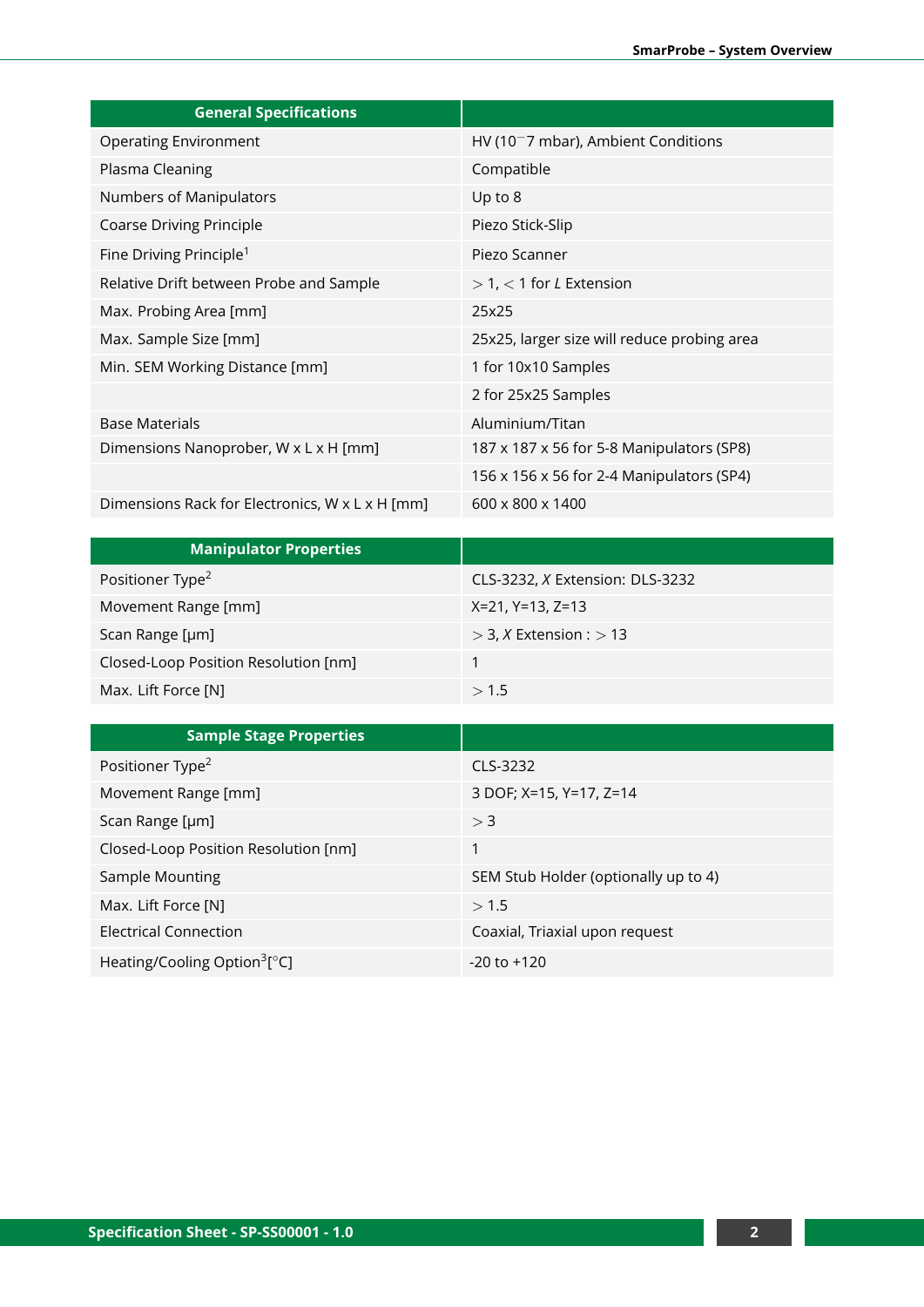| <b>Probe Properties</b>             |                                  |
|-------------------------------------|----------------------------------|
| Probe Mounting                      | Needle Holder is fully removable |
| Probe Needle diameter [µm]          | 500 or 250                       |
| Conductor Type                      | Coaxial, Triaxial upon request   |
| Maximum Measurement Frequency [MHz] | 100                              |
| Leakage Current at 10 V [pA]        | $<$ 1                            |
| Conductor Resistance [Ω]            | 1                                |
| Maximum Voltage [V]                 | 210                              |
| Maxium Current [mA]                 | 105                              |

| <b>Vacuum Connector Properties</b>   |                           |
|--------------------------------------|---------------------------|
| Connector for Motion System          | 1-2x Zero Force Connector |
| Flange Size [mm]                     | $130 \times 150$          |
| Connector for Probe Signal Conductor | 1x Push-Pull Connector    |
| Flange Size [mm]                     | $20 \times 20$            |

| <b>User Interface Properties</b> |                                          |
|----------------------------------|------------------------------------------|
| Software requirements            | Windows 10                               |
| Hardware Interface               | <b>USB</b>                               |
| <b>Motion Control</b>            | Point+Click within SEM picture, Joystick |
| Joystick                         | Precise (10 bit) 3-axis Joystick         |

| <b>Accessories</b>      |                                           |
|-------------------------|-------------------------------------------|
| Advanced Probe Holder   | Automatic Tip Landing + Current Amplifier |
| Heating/Cooling Stage   | Water Cooled Peltier Stage                |
| <b>Triaxial Option</b>  | Reduced Leakage Current                   |
| Source Measurement Unit | Keithley 4200 with up to 8 SMUs           |

<sup>1</sup>Only applicable for the *X* Extension

<sup>2</sup>See CLS-3232 and DLS-3232 specification sheet, available at SmarAct GmbH, for further information.

<sup>3</sup>A water-cooled peltier stage can be inserted in place of the sub-stage